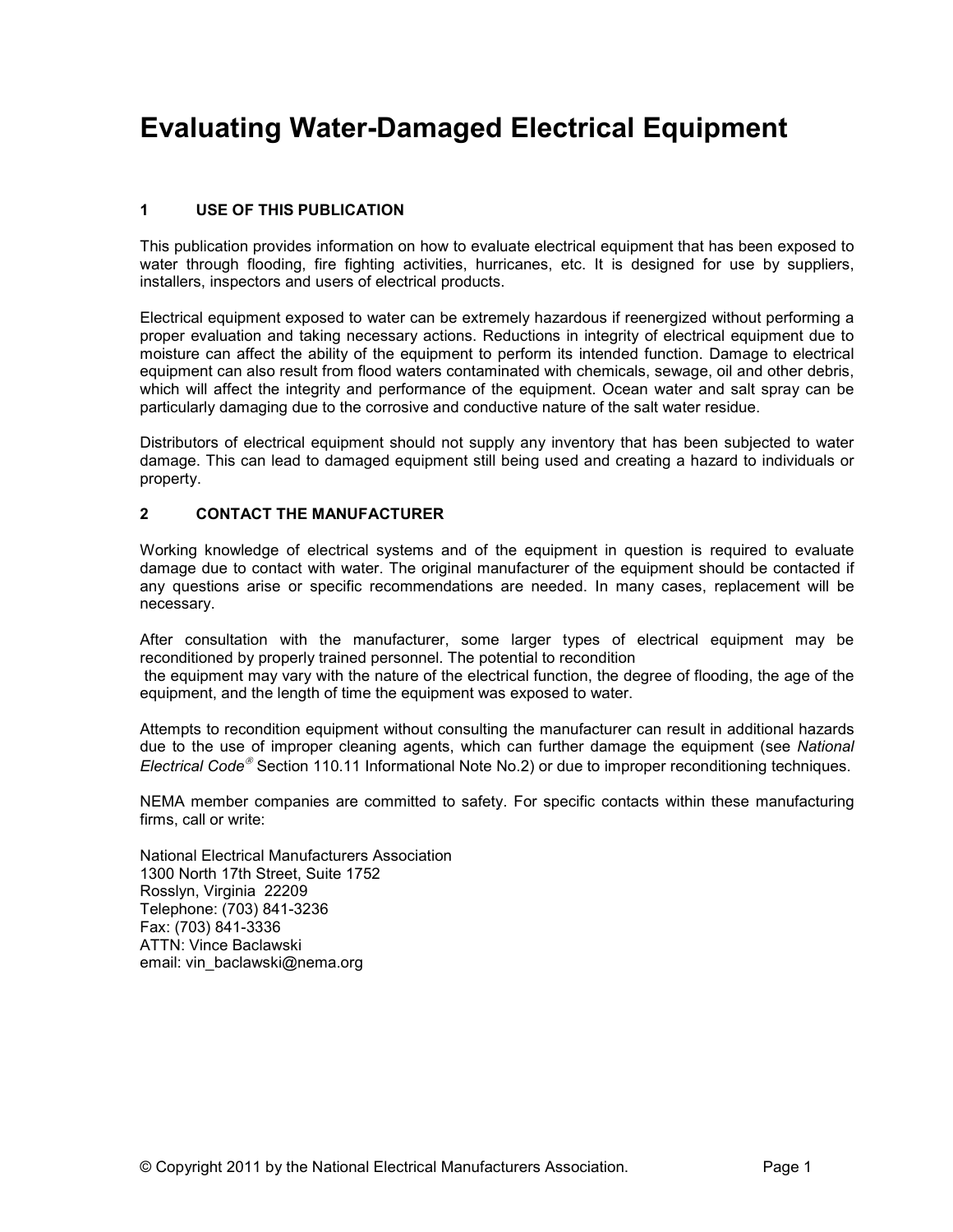## **3 ELECTRICAL EQUIPMENT REPLACEMENT/RECONDITIONING REQUIREMENTS**

The table shown below provides the requirements and recommendations associated with various categories of electrical equipment that have been subjected to water damage. Where it is shown that the equipment "may be reconditioned" it is critical that the manufacturer of the equipment be contacted for specific guidance.

| <b>Equipment</b> | Replace<br><b>Equipment</b> | Mav be<br><b>Reconditioned</b><br>(Contact the<br>manufacturer.) | <b>Additional Standards Reference</b><br>(if available) |
|------------------|-----------------------------|------------------------------------------------------------------|---------------------------------------------------------|
|------------------|-----------------------------|------------------------------------------------------------------|---------------------------------------------------------|

| Molded case circuit breakers   | Χ |   |                                                                                                                                                                                                       |
|--------------------------------|---|---|-------------------------------------------------------------------------------------------------------------------------------------------------------------------------------------------------------|
| Low voltage fuses              | x |   |                                                                                                                                                                                                       |
| Switches                       | X |   | NEMA KS 3-2010, Guidelines for<br>Inspection and Preventive Maintenance of<br>Switches Used in Commercial and<br><b>Industrial Applications</b>                                                       |
| Busway<br>(mylar wrapped bars) | X |   | NEMA BU 1.1-2000. General Instructions<br>for Handling, Installation, Operation, and                                                                                                                  |
| Busway<br>(powder coated bars) |   | X | Maintenance of Busway Rated 600 Volts<br>or Less, para 3.4.4, 9.2.4.2                                                                                                                                 |
| Panelboards                    |   | X | NEMA PB 1.1-2002, General Instructions<br>for Proper Installation, Operation, and<br>Maintenance of Panelboards Rated 600<br>Volts or Less, para. 10.3, 10.8.3, 10.8.4                                |
| Switchboards                   |   | X | NEMA PB 2.1-2002, General Instructions<br>for Proper Handling, Installation,<br>Operation and Maintenance of Deadfront<br>Distribution Switchboards Rated 600 Volts<br>or Less, para. 11.3.1.3, 11.10 |

#### **ELECTRICAL DISTRIBUTION EQUIPMENT (refer to 4.1)**

## **MOTOR CONTROL EQUIPMENT (refer to 4.2)**

| Adjustable speed drives                                                 |   |   |  |
|-------------------------------------------------------------------------|---|---|--|
| Components containing<br>semiconductors and<br>transistors              | Х |   |  |
| Electronically controlled and<br>solid state contactors and<br>starters | Χ |   |  |
| Overload relays                                                         | X |   |  |
| Manual and magnetic<br>controllers                                      |   | X |  |
| Motor control centers (see<br>4.2.2)                                    |   | х |  |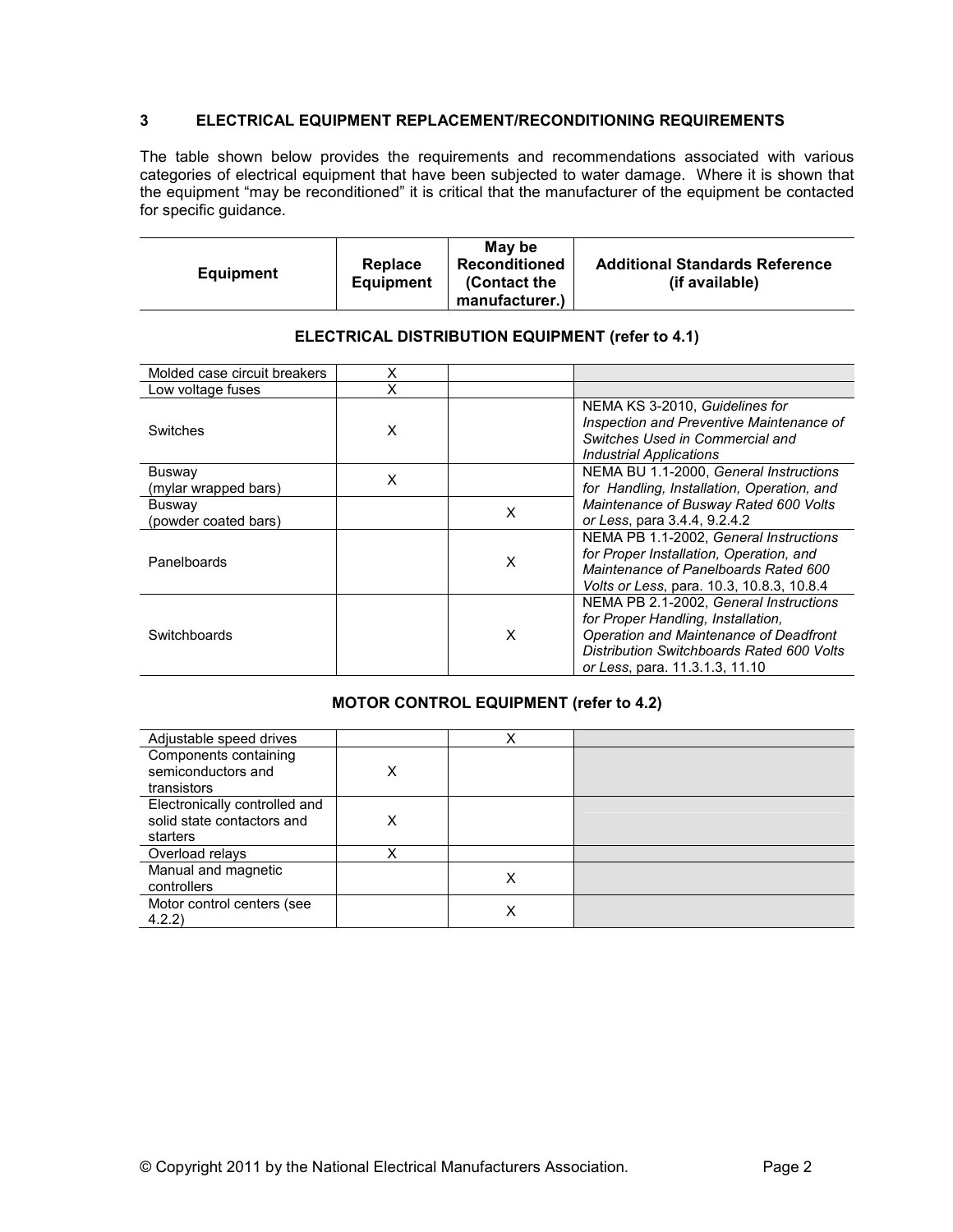|                  |           | May be               |                                       |
|------------------|-----------|----------------------|---------------------------------------|
|                  | Replace   | <b>Reconditioned</b> | <b>Additional Standards Reference</b> |
| <b>Equipment</b> | Equipment | (Contact the         | (if available)                        |
|                  |           | manufacturer.)       |                                       |

# **POWER EQUIPMENT (refer to 4.3)**

| Electronic trip units of LV<br>power circuit breakers                                                                             | Χ |   |  |
|-----------------------------------------------------------------------------------------------------------------------------------|---|---|--|
| High-voltage circuit breakers<br>(AC)                                                                                             |   | x |  |
| Low voltage power circuit<br>breakers                                                                                             |   | Χ |  |
| Protective relays, meters,<br>and current transformers<br>(see section 4.11 for devices<br>that contain electronic<br>components) |   | х |  |
| Low voltage switchgear                                                                                                            |   |   |  |
| Medium voltage switchgear                                                                                                         |   |   |  |

#### **TRANSFORMERS (refer to 4.4)**

| All dry-type<br>transformers<br>regardless of kVA ratings | Х                                                                                                  |  |
|-----------------------------------------------------------|----------------------------------------------------------------------------------------------------|--|
| All dry type control circuit<br>transformers              | X                                                                                                  |  |
| Liquid-filled transformers                                | X<br>(Analysis of the<br>insulating medium<br>is required for<br>evaluation of this<br>equipment.) |  |
| Cast-resin transformers                                   | X                                                                                                  |  |

# **CONDUIT, TUBING, FITTINGS, OUTLET BOXES AND JUNCTION BOXES (refer to 4.5)**

| Fittings                  | X |   | NEMA FB 1-2007(R2010), Fittings, Cast<br>Metal Boxes and Conduit Bodies for<br>Conduit, Electrical Metallic Tubing (EMT)<br>and Cable                                                         |
|---------------------------|---|---|-----------------------------------------------------------------------------------------------------------------------------------------------------------------------------------------------|
| Outlet and Junction Boxes | X |   | NEMA OS 1-2008 (R2010), Sheet-Steel<br>Outlet Boxes, Device Boxes, Covers and<br><b>Box Supports</b><br>NEMA OS 2-2008, Nonmettalic Outlet<br>Boxes, Device Boxes, Covers and Box<br>Supports |
| Conduit and Tubing        |   | X |                                                                                                                                                                                               |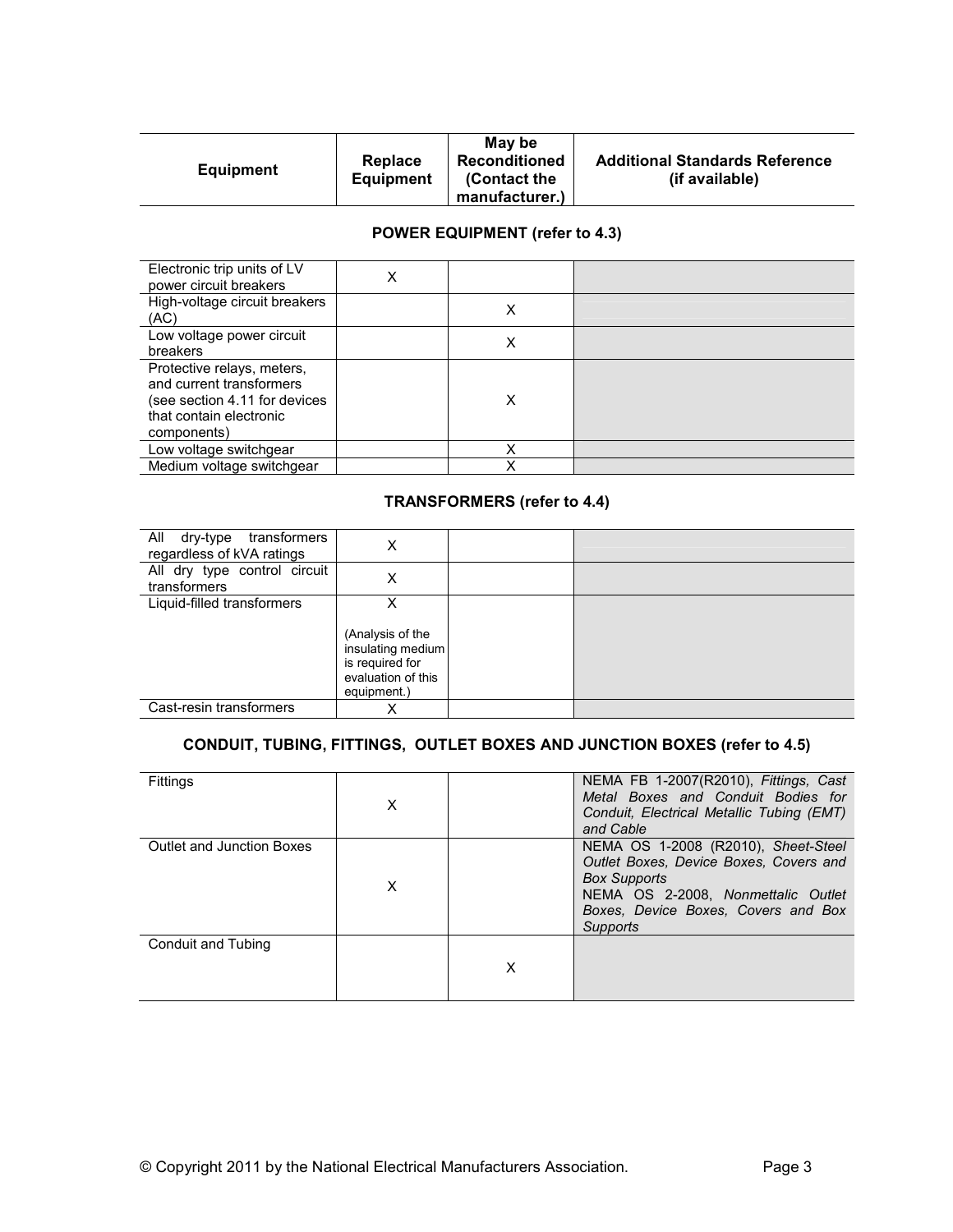|                  |           | May be               |                                       |
|------------------|-----------|----------------------|---------------------------------------|
|                  | Replace   | <b>Reconditioned</b> | <b>Additional Standards Reference</b> |
| <b>Equipment</b> | Equipment | (Contact the         | (if available)                        |
|                  |           | manufacturer.)       |                                       |

# **WIRE, CABLE AND FLEXIBLE CORDS (refer to 4.6)**

| Wire or cable listed for dry<br>locations (such as NM-B)                                                      | X |  |
|---------------------------------------------------------------------------------------------------------------|---|--|
| Wire or cable that is suitable<br>for wet locations                                                           |   |  |
| (Provided the ends of the<br>wire or cable have not been<br>exposed to water and the<br>wire is not damaged.) |   |  |

# **AFCIs, GFCIs, SURGE PROTECTIVE DEVICES AND WIRING DEVICES (refer to 4.7)**

| Arc Fault Circuit Interrupters<br>(AFCI) and Ground Fault<br>Circuit Interrupters (GFCI)                             | X |  |
|----------------------------------------------------------------------------------------------------------------------|---|--|
| <b>Surge Protective Devices</b><br>(transient voltage surge<br>suppressors, surge<br>arresters, lightning arresters) | x |  |
| Wiring Devices (switches,<br>receptacles, dimmers, etc.)                                                             | x |  |

# **OTHER DEVICES**

| Cable Tray (refer to 4.8)                                                        |   | x                             |                                                                                                                                                               |
|----------------------------------------------------------------------------------|---|-------------------------------|---------------------------------------------------------------------------------------------------------------------------------------------------------------|
|                                                                                  |   | (Replace damaged)<br>labels.) |                                                                                                                                                               |
| `Fire Pump Controllers                                                           |   | X                             | NEMA ICS 15-2011, Instructions for the<br>Handling, Installation, Operation, and<br>Maintenance of Electric Fire Pump<br>Controllers Rated Not More Than 600V |
| Luminaires (lighting fixtures),<br>ballasts and LED Drivers<br>(refer to $4.9$ ) | X |                               |                                                                                                                                                               |
| Motors (refer to 4.10)                                                           |   | х                             | ANSI/IEEE 43-2000, A2 and A3                                                                                                                                  |
| Signaling, Protection<br>and<br>Communications<br>systems<br>(refer to $4.11$ )  | X |                               |                                                                                                                                                               |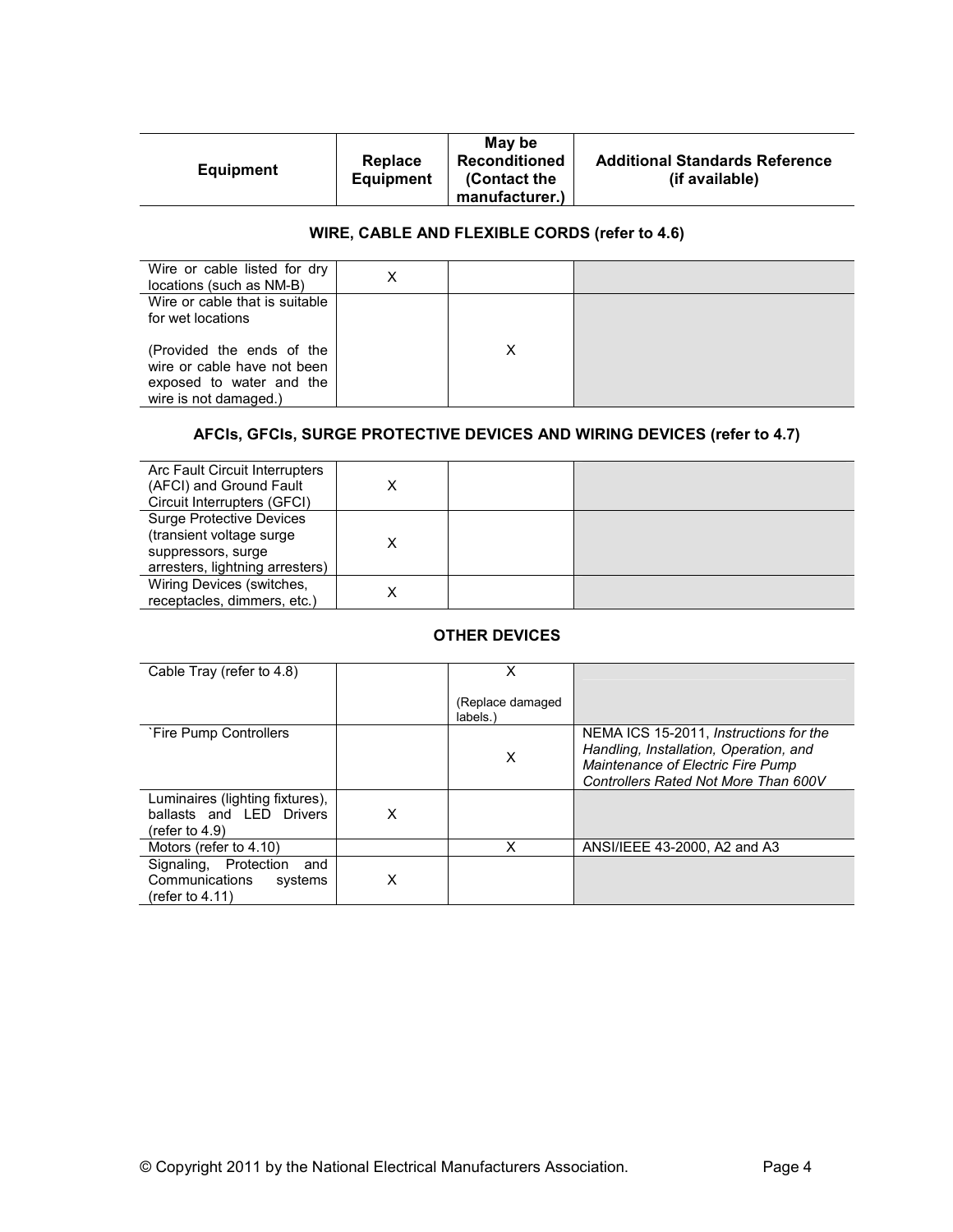## **4 THE HAZARDS ASSOCIATED WITH WATER-DAMAGED ELECTRICAL EQUIPMENT**

#### **4.1 Electrical Distribution Equipment**

Electrical distribution equipment usually involves switches and low-voltage protective components such as molded case circuit breakers and fuses within assemblies such as enclosures, panelboards and switchboards. These assemblies can be connected to electrical distribution systems using various wiring methods.

The protective components are critical to the safe operation of distribution circuits. Their ability to protect these circuits is adversely affected by exposure to water and to the minerals, contaminants, and particles, which may be present in the water. In molded case circuit breakers and switches, such exposure can affect the overall operation of the mechanism through corrosion, through the presence of foreign particles, and through loss of lubrication. The condition of the contacts can be affected and the dielectric insulation capabilities of internal materials can be reduced. Further, some molded case circuit breakers are equipped with electronic trip units and the functioning of these trip units can be impaired. Water may affect the filler material of fuses and will degrade the insulation and interruption capabilities.

Distribution assemblies contain protective components together with the necessary support structures, buswork, wiring, electromechanical or electronic relays and meters. Exposure to water can cause corrosion and insulation damage to all of these areas. In the case of exposure of distribution assemblies to water, contact the manufacturer before further action is taken.

## **4.2 Motor Control Equipment**

Motor circuits include motor control devices such as motor starters and contactors, together with overcurrent protection components such as overload relays, circuit breakers, and fuses are often assembled into motor control panels and motor control centers as well as individual enclosures. Motor control centers contain both control and protective components together with support structures, buswork and wiring.

The protective components are critical to the safe operation of motor circuits and their ability to protect these circuits is adversely affected by exposure to water, and to the minerals, contaminants, and particles, which may be present in the water. For molded case circuit breakers, such exposure can affect the overall operation of the mechanism through corrosion, through the presence of foreign particles, and through loss of lubrication. The condition of the contacts can be affected and the dielectric insulation capabilities of internal materials can be reduced. Further, some molded case circuit breakers are equipped with electronic trip units, and the functioning of these trip units can be impaired. Water may affect the filler material of fuses and will degrade the insulation and interruption capabilities.

Corrosion, loss of lubrication and insulation quality can also be expected in contactors and starters. Solid-state motor controllers, adjustable speed drives and those electromechanical contactors or starters with integral electronic circuitry will be more severely affected by water.

#### 4.2.1 Adjustable Speed Drives

Adjustable Speed Drives generally contain electronic components. See section 4.11 for information on equipment with electronic components. For other components of an adjustable speed drive, the ability to refurbish those components will depend on the type of component involved and the extent of the damage. The manufacturer of the drive must be consulted prior to any attempt to refurbish the equipment.

## 4.2.2 Motor Control Centers

Motor control centers contain many different components including fuses, circuit breakers, controllers, overload relays, adjustable speed drives and components such as buswork, insulators and enclosures.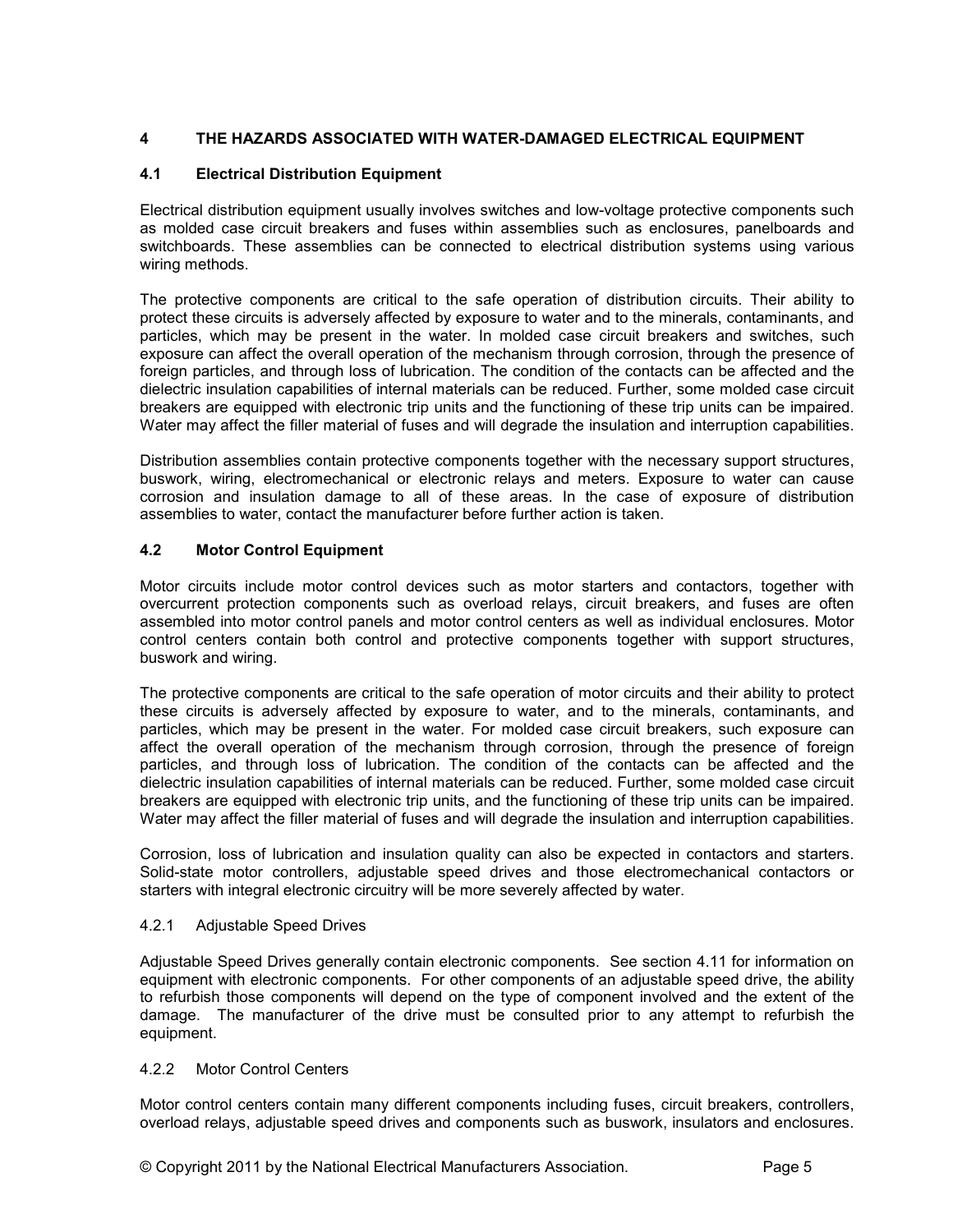Many of these components are covered in other parts of this document and should be referenced for additional information on those components.

For the buswork and structural assembly, exposure to water can cause corrosion and insulation damage. For these assemblies contact the manufacturer before further action is taken.

#### **4.3 Power Equipment**

Power equipment involves low voltage or medium voltage protective devices within an overall switchgear assembly. The assembly may also contain cabling, buswork with appropriate insulators, current transformers, electromechanical or electronic relays, and metering. Reliable operation of the protective devices is vital to system safety. These devices can be adversely affected by water. In the case of low voltage power circuit breakers and medium voltage circuit breakers and switches, the operation of the mechanism can be impaired by corrosion, by the presence of particles such as silt, and by the removal of lubricants. The dielectric properties of insulation materials and insulators will degrade and, for air circuit breakers, the condition of the contacts can be affected. Further, low voltage power circuit breakers usually incorporate electronic trip units; the functioning of these units will be impaired. Similarly, the functionality of electronic protective relays and meters can be impaired. See section 4.11 for additional information on electronic components.

Water may affect the filler material of fuses and will degrade the insulation and interruption capabilities.

Low voltage power circuit breakers and medium voltage breakers are designed to be maintainable with the possibility of replacing contacts in air circuit breakers. Therefore, it maybe possible to reuse such circuit breakers provided the refurbishing is performed in close consultation with the manufacturer. This includes cleaning and drying techniques, lubrication advice, and thorough testing prior to the reapplication of power. However, discard and replace the electronic trip units of low voltage power circuit breakers, and electronic protective relays and meters in any power equipment.

Replace fusible units of fused equipment. The remainder of the apparatus may be suitable for refurbishing in close consultation with the manufacturer.

In all cases, great attention must be paid to the thorough cleaning, drying, and testing of insulators and insulation material.

The power equipment can be expected to contain additional electronic units such as solid state relays. These units can also be vital to the correct functioning of the protective device, and great care is needed in the cleaning and testing of such units. A first recommendation is to return the devices to the manufacturer. If this is not possible, the manufacturer should be consulted on the correct selection of cleaning agents that remove impurities without damaging the conformal coating. The manufacturer shall also be contacted for the specific testing required of sophisticated electronic equipment containing, for example, microprocessors.

The overall power equipment assembly (switchgear) may be able to be reconditioned provided careful steps are taken in the cleaning, drying and testing of the equipment prior to applying power. This requires input and advice from the manufacturer. An area of particular concern is the maintenance of the dielectric properties of insulation. In the field application of medium voltage equipment, standoff insulators are subjected to a wide variety of high voltage surges. Such insulators may need replacement.

#### **4.4 Transformers**

Exposure of transformers to water can cause corrosion and insulation damage to the transformer core and winding. The ability of the transformer to perform its intended function in a safe manner can also be impaired by debris and chemicals, which may be deposited inside the transformer during a flood. Water and contaminates will also damage the transformer fluids.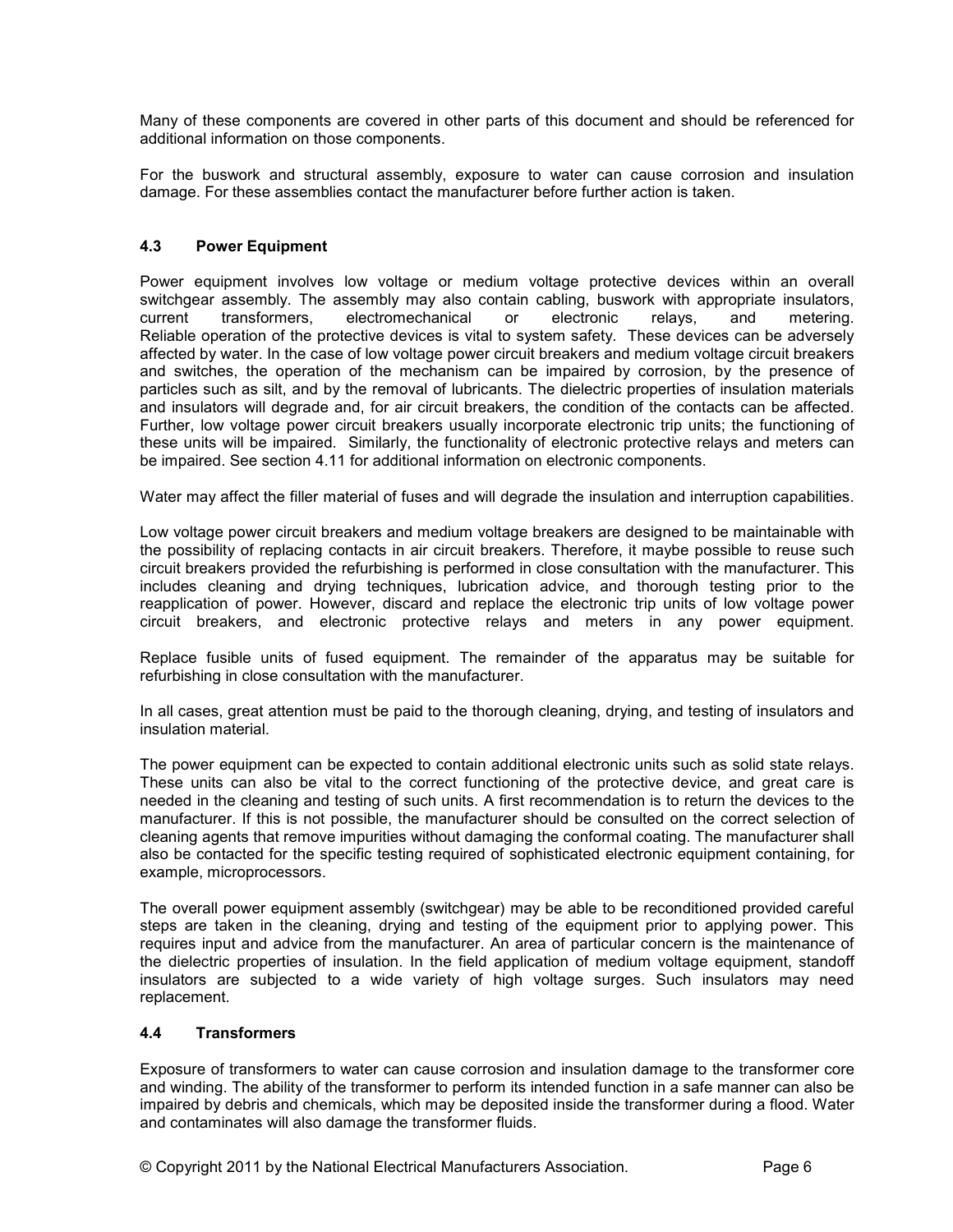# **4.5.1 Outlet Boxes and Fittings**

Outlet boxes and fittings, whether metallic or nonmetallic, for use in indoor dry locations have not been evaluated for effects of exposure to conditions described in "Use of this Publication". The presence of known or unknown corrosive agents in flood water in particular can affect the physical properties of nonmetallic materials and the required corrosion protection for electrical equipment according to NEC Section 300.6. Therefore, replacement of outlet boxes and fittings in accordance with original installation requirements is recommended.

## **4.5.2 Conduit and Tubing**

In the case of flooding, fire-fighting activities or other instances of unusual water exposure, conduit and tubing must be carefully inspected to determine if the mechanical and electrical integrity of the conduit/tubing system has been compromised. Flood waters, in particular, may be contaminated with oil, chemicals, sewage and other debris that could enter the conduit/tubing and prevent a clear path for the replacement of conductors or cables. As part of the inspection process, assure that the interior of the conduit/tubing is clear. In addition, contaminants may also affect the physical properties of metallic and nonmetallic materials and the corrosion protection for electrical equipment as required in NEC Section 300.6. Since every situation has unique circumstances the services of an experienced evaluator should be used. The manufacturer can also be consulted for additional assistance.

## **4.6 Wire, Cable and Flexible Cords**

When any wire or cable product is exposed to water, any metallic component (such as the conductor, metallic shield, or armor) is subject to corrosion that can damage the component itself and/or cause termination failures. If water remains in medium voltage cable, it could accelerate insulation deterioration, causing premature failure. Wire and cable listed for only dry locations may become a shock hazard when energized after being exposed to water.

Any recommendations for reconditioning wire and cable in Section 1.0 are based on the assumption that the water contains no high concentrations of chemicals, oils, etc. If it is suspected that the water has unusual contaminants, such as may be found in some floodwater, the manufacturer should be consulted before any decision is made to continue using any wire or cable products.

#### **4.7 AFCIs, Wiring Devices, Ground Fault Circuit Interrupters (GFCI) and Surge Protective Devices**

Sediments and contaminants contained in water may migrate into the internal components of installed electrical products and remain there even after the products have been dried or washed by the user. These may adversely affect the performance of those products without being readily apparent to the user community. Also, electrical products, such as AFCIs, GFCIs and surge protective devices, contain electronic circuitry and other components, which can be adversely affected by water resulting in the device becoming non-functional or a hazard to the user. Air drying and washing of water damaged products of this type should not be attempted.

## **4.8 Cable Tray**

Carefully inspect the cable tray system to determine if its mechanical and/or electrical integrity has been compromised. Repair or replace any damaged portions per original installation requirements. Remove all debris from the cable tray. If any labels warning against the use of the cable tray as a walkway have been damaged, obtain new labels from the manufacturer and apply as required.

**4.5**